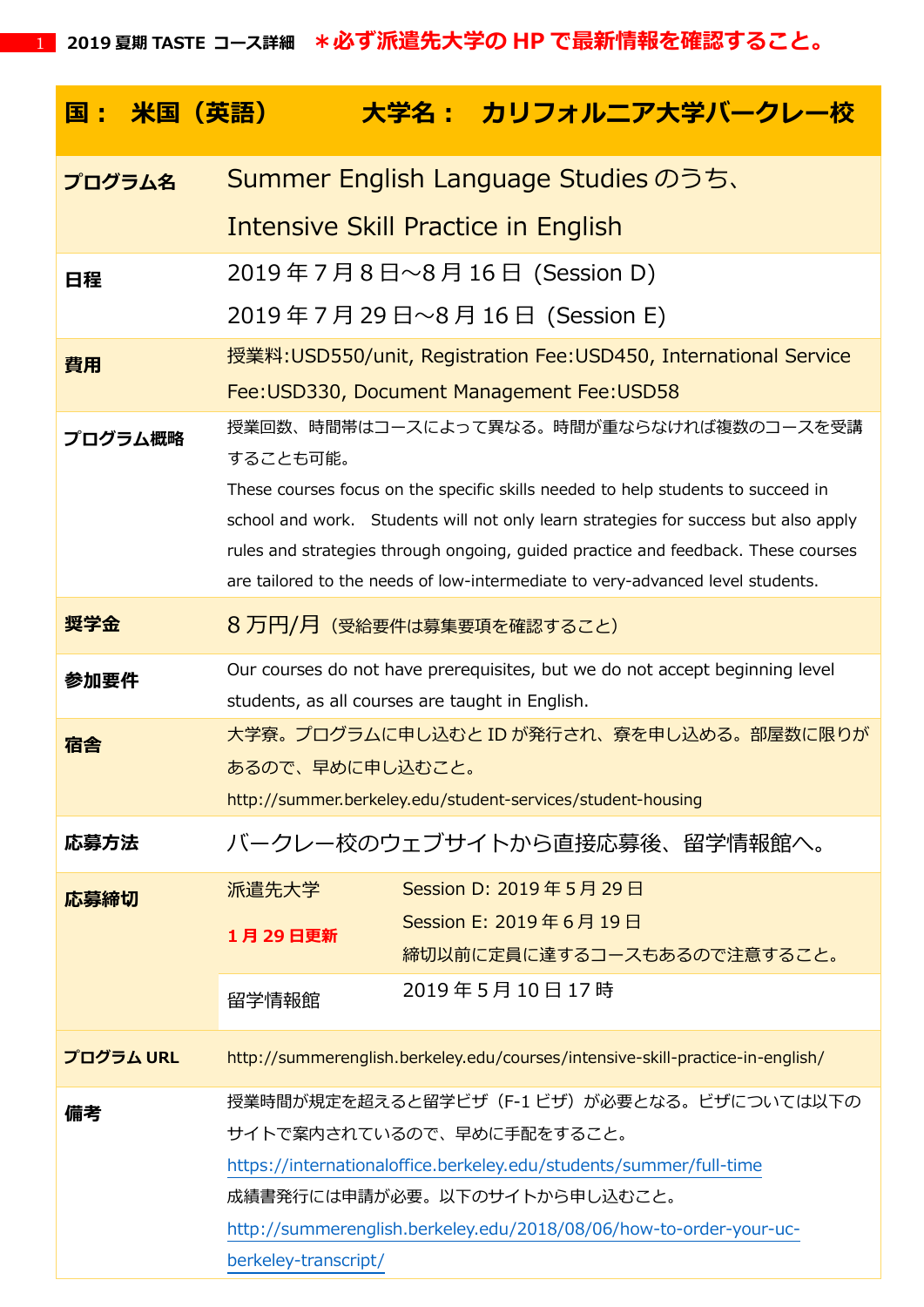| <u> 国: 米国(英語)</u> | 大学名: ワシントン大学                                                                                                                                                                                                                                                                                                                                                                                                                                                                                                                                     |  |  |
|-------------------|--------------------------------------------------------------------------------------------------------------------------------------------------------------------------------------------------------------------------------------------------------------------------------------------------------------------------------------------------------------------------------------------------------------------------------------------------------------------------------------------------------------------------------------------------|--|--|
| プログラム名            | Short Term English Programs (STEP)                                                                                                                                                                                                                                                                                                                                                                                                                                                                                                               |  |  |
| 日程                | 2019年7月8日~7月26日 (Session 1)                                                                                                                                                                                                                                                                                                                                                                                                                                                                                                                      |  |  |
|                   | 2019年8月1日~8月21日 (Session 2)                                                                                                                                                                                                                                                                                                                                                                                                                                                                                                                      |  |  |
|                   | 2019年8月26日~9月13日 (Session 3)                                                                                                                                                                                                                                                                                                                                                                                                                                                                                                                     |  |  |
| 費用                | 授業料: USD1,650, Registration Fee: USD45                                                                                                                                                                                                                                                                                                                                                                                                                                                                                                           |  |  |
| プログラム概略           | レベルごとに分かれたクラスで 15 時間/週の授業を受ける。<br>If you are interested in improving your English language skills and increasing<br>your knowledge of American culture at the same time, the UW Short Term<br>English Programs (STEP) are a great option. Each program has a different<br>emphasis, so you can find the one that best fits your goals and interests.<br>Language & Culture STEP (Session 1, 2 & 3)<br>$\bigcirc$<br>Academic Skills STEP (Session 3)<br>$\circled{2}$<br>Science, Technology & Engineering STEP (Session 1 & 3)<br>$\circled{3}$ |  |  |
| 奨学金               | 8 万円/月(受給要件は募集要項を確認すること)                                                                                                                                                                                                                                                                                                                                                                                                                                                                                                                         |  |  |
| 参加要件              | 18歳以上。各コースの英語要件は以下のとおり。<br>183 All applicants should have a basic knowledge of English.<br>2 TOEFL IBT score of 61, IELTS score of 5.5, or TOEIC score of 650                                                                                                                                                                                                                                                                                                                                                                                    |  |  |
| 宿舎                | 大学寮 : プログラムに申し込むと ID が発行され、寮を申し込める。<br>ホームステイ:大学のウェブサイトに業者のリストがあるので、自分で申し込む。<br>https://www.ielp.uw.edu/housing/                                                                                                                                                                                                                                                                                                                                                                                                                                 |  |  |
| 応募方法              | ワシントン大学のウェブサイトから直接応募後、留学情報館へ。                                                                                                                                                                                                                                                                                                                                                                                                                                                                                                                    |  |  |
| 応募締切              | 各クラスの定員に達し次第締切。<br>派遣先大学                                                                                                                                                                                                                                                                                                                                                                                                                                                                                                                         |  |  |
|                   | 7月開始プログラム:2019 年 5 月 10 日 17 時<br>留学情報館<br>8月開始プログラム: 2019年6月7日17時                                                                                                                                                                                                                                                                                                                                                                                                                                                                               |  |  |
| プログラム URL         | https://www.ielp.uw.edu/programs/step/                                                                                                                                                                                                                                                                                                                                                                                                                                                                                                           |  |  |
| 備考                | ウェブで申告を済ませるとワシントン大学から Social Security Number (SSN)を知らせる<br>ようにとのメールが届くが、SSN は米国居住者が持っている番号であり、自分に該当しない<br>場合はこのメールについては返信しなくてもかまわない。その他のメールに対しては、 よく<br>読み、必要な手続きを行うこと。                                                                                                                                                                                                                                                                                                                                                                          |  |  |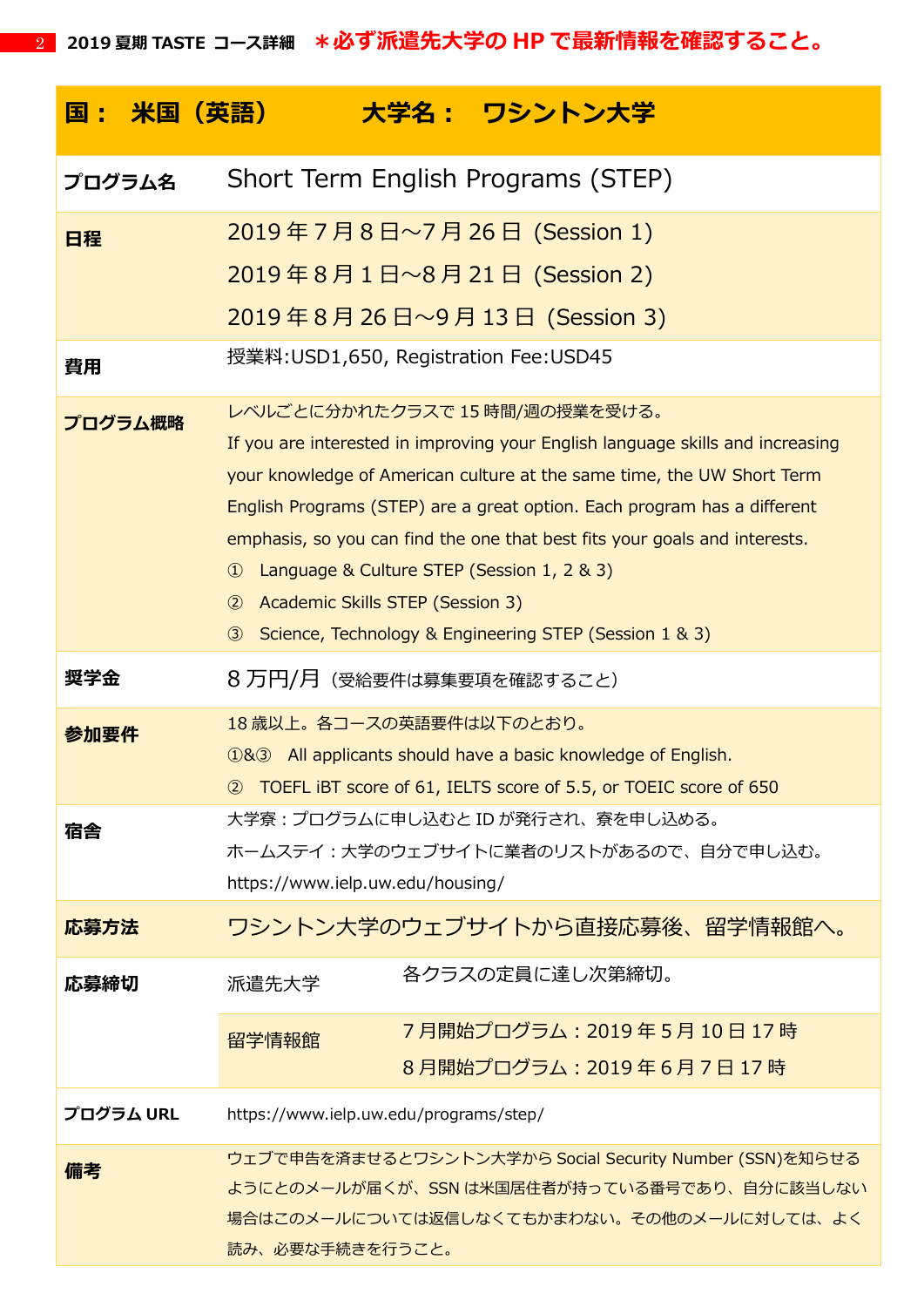| - 米国(英語)<br>国: |                                                                                                                                                                                                                                                                                                                                                                                                                                                                                                                                                                                                                                                                        | 大学名: カリフォルニア大学デービス校                                                                                                         |  |  |
|----------------|------------------------------------------------------------------------------------------------------------------------------------------------------------------------------------------------------------------------------------------------------------------------------------------------------------------------------------------------------------------------------------------------------------------------------------------------------------------------------------------------------------------------------------------------------------------------------------------------------------------------------------------------------------------------|-----------------------------------------------------------------------------------------------------------------------------|--|--|
| プログラム名         | <b>English for Science and Technology</b>                                                                                                                                                                                                                                                                                                                                                                                                                                                                                                                                                                                                                              |                                                                                                                             |  |  |
| 日程             | 2019年7月5日~8月2日<br>2019年8月9日~9月6日                                                                                                                                                                                                                                                                                                                                                                                                                                                                                                                                                                                                                                       |                                                                                                                             |  |  |
| 費用             | 出願料 USD200、授業料 USD2,175、Student Service Fee USD120                                                                                                                                                                                                                                                                                                                                                                                                                                                                                                                                                                                                                     |                                                                                                                             |  |  |
| プログラム概略        | レベル別クラスで毎日以下の 4 種類の授業を受ける。 20 時間以上/週。<br>Hot Topics in Science and Technology<br>$\textcircled{\scriptsize{1}}$<br>Intercultural Research Project<br>(2)<br>Introduction to Entrepreneurship<br>$\circled{3}$<br>$\circled{4}$<br>Listening and Pronunciation<br>International students who would like to use English more confidently in the<br>fields of science and technology benefit from this intensive, four-week program.<br>They improve their overall English language skills and develop professional skills<br>- such as critical thinking, oral presentation and intercultural communication -<br>needed for scientists, engineers and technical experts. |                                                                                                                             |  |  |
| 奨学金            | 8 万円/月 (受給要件は募集要項を確認すること)                                                                                                                                                                                                                                                                                                                                                                                                                                                                                                                                                                                                                                              |                                                                                                                             |  |  |
| 参加要件           | 18歳以上。                                                                                                                                                                                                                                                                                                                                                                                                                                                                                                                                                                                                                                                                 |                                                                                                                             |  |  |
| 宿舎             | ストがあるので自分で申し込むこと。                                                                                                                                                                                                                                                                                                                                                                                                                                                                                                                                                                                                                                                      | 大学寮は夏季のみ利用可能。ホームステイを希望する場合、ウェブサイトに業者リ<br>https://cie.ucdavis.edu/general-information/center-international-education-housing |  |  |
| 応募方法           |                                                                                                                                                                                                                                                                                                                                                                                                                                                                                                                                                                                                                                                                        | デービス校のウェブサイトから直接応募後、留学情報館へ。                                                                                                 |  |  |
| 応募締切           | 派遣先大学<br>留学情報館                                                                                                                                                                                                                                                                                                                                                                                                                                                                                                                                                                                                                                                         | 留学ビザの発行に時間がかかるため、プログラム開始日の3<br>か月前までに申請することを強く推奨する。<br>7月開始プログラム:2019 年 5 月 10 日 17 時<br>8月開始プログラム: 2019年6月7日17時            |  |  |
| プログラム URL      |                                                                                                                                                                                                                                                                                                                                                                                                                                                                                                                                                                                                                                                                        | https://cie.ucdavis.edu/english-programs/english-science-and-technology-4-weeks                                             |  |  |
| 備考             | めの申請を心がけること。                                                                                                                                                                                                                                                                                                                                                                                                                                                                                                                                                                                                                                                           | 参加者は留学ビザ(F-1 ビザ)を取得する必要がある。以下のサイトを熟読し、早<br>https://cie.ucdavis.edu/general-information/f1-visa                              |  |  |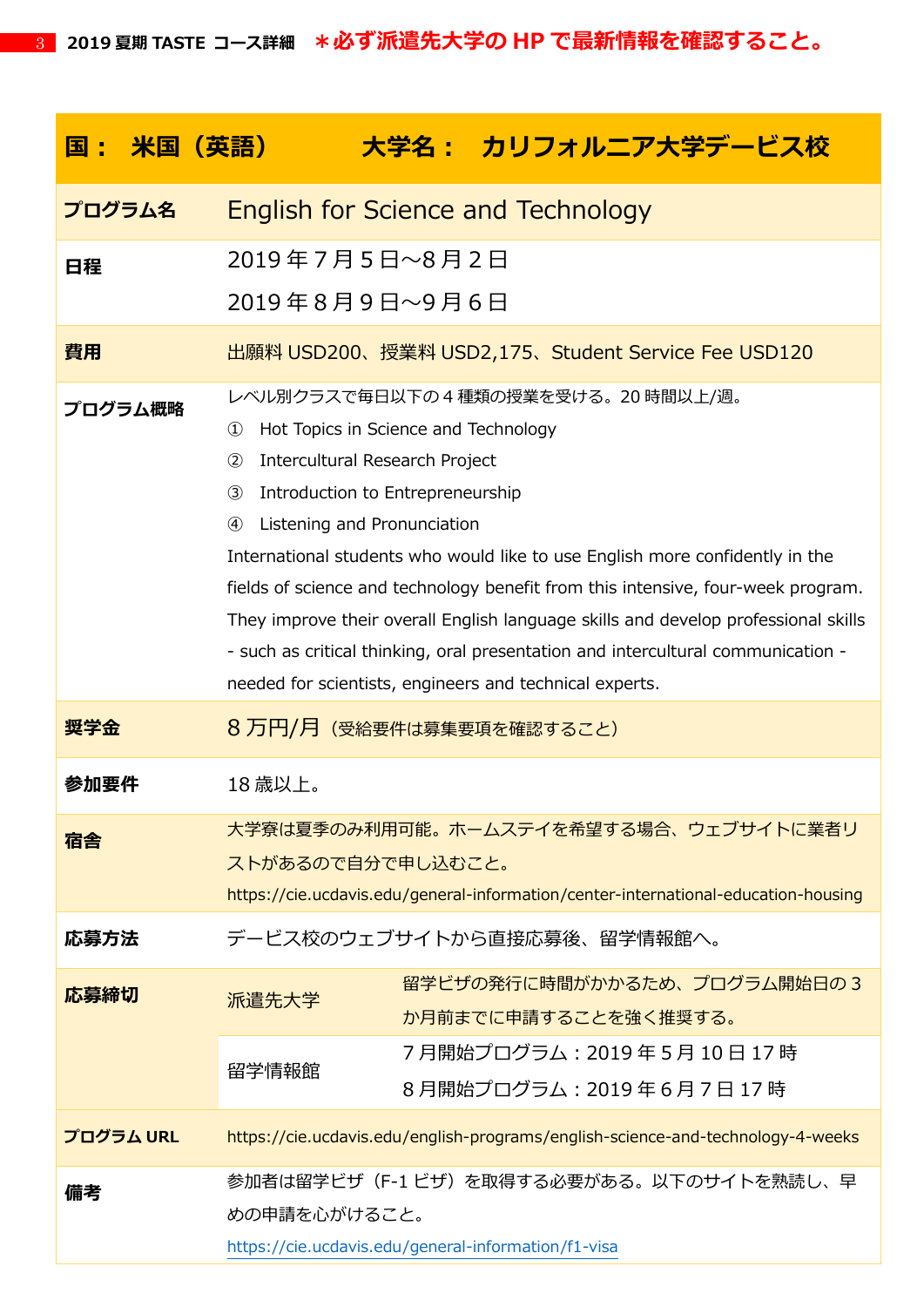| <u> 国: カナダ(英語) - </u> |                                                                                                                                                                                                                                                                                                                                                                                |  | 大学名: ウォータールー大学                                                          |
|-----------------------|--------------------------------------------------------------------------------------------------------------------------------------------------------------------------------------------------------------------------------------------------------------------------------------------------------------------------------------------------------------------------------|--|-------------------------------------------------------------------------|
| プログラム名                | <b>English for Success (EFS)</b>                                                                                                                                                                                                                                                                                                                                               |  |                                                                         |
| 日程                    | 2019年7月1日~7月26日                                                                                                                                                                                                                                                                                                                                                                |  |                                                                         |
|                       | 2019年7月29日~8月23日                                                                                                                                                                                                                                                                                                                                                               |  |                                                                         |
| 費用                    |                                                                                                                                                                                                                                                                                                                                                                                |  | 出願料 CAD75、授業料 CAD1,595、保険料 CAD52(宿舎別)                                   |
| プログラム概略               | 4つのレベルにクラス分けされ、25 時間/週の授業を受ける。内容は、プレゼンテーシ<br>ョンスキル(10 時間),リスニングとスピーキング(5 時間),総合的スキル(10 時間)<br>Summer is a great time to visit Canada - and a great time to improve your<br>English skills! English for Success (EFS) is a 4-week program designed to help<br>you improve your English, live and study in a Canadian university, and make<br>new friends from around the world! |  |                                                                         |
| 奨学金                   | 8 万円/月 (受給要件は募集要項を確認すること)                                                                                                                                                                                                                                                                                                                                                      |  |                                                                         |
| 参加要件                  | 18歳以上。                                                                                                                                                                                                                                                                                                                                                                         |  |                                                                         |
| 宿舎                    | 大学寮、ホームステイなど。大学に申し込む。                                                                                                                                                                                                                                                                                                                                                          |  | https://uwaterloo.ca/english-language-institute/accommodation           |
| 応募方法                  |                                                                                                                                                                                                                                                                                                                                                                                |  | ウォータールー大学のウェブサイトから直接応募後、留学情報館へ。                                         |
| 応募締切                  | 派遣先大学                                                                                                                                                                                                                                                                                                                                                                          |  | 各クラスの定員に達し次第締切                                                          |
|                       | 留学情報館                                                                                                                                                                                                                                                                                                                                                                          |  | 7月開始プログラム: 2019年5月10日17時<br>8月開始プログラム: 2019年6月7日17時                     |
| プログラム URL             |                                                                                                                                                                                                                                                                                                                                                                                |  | https://uwaterloo.ca/english-language-institute/programs/summer-english |
| 備考                    |                                                                                                                                                                                                                                                                                                                                                                                |  |                                                                         |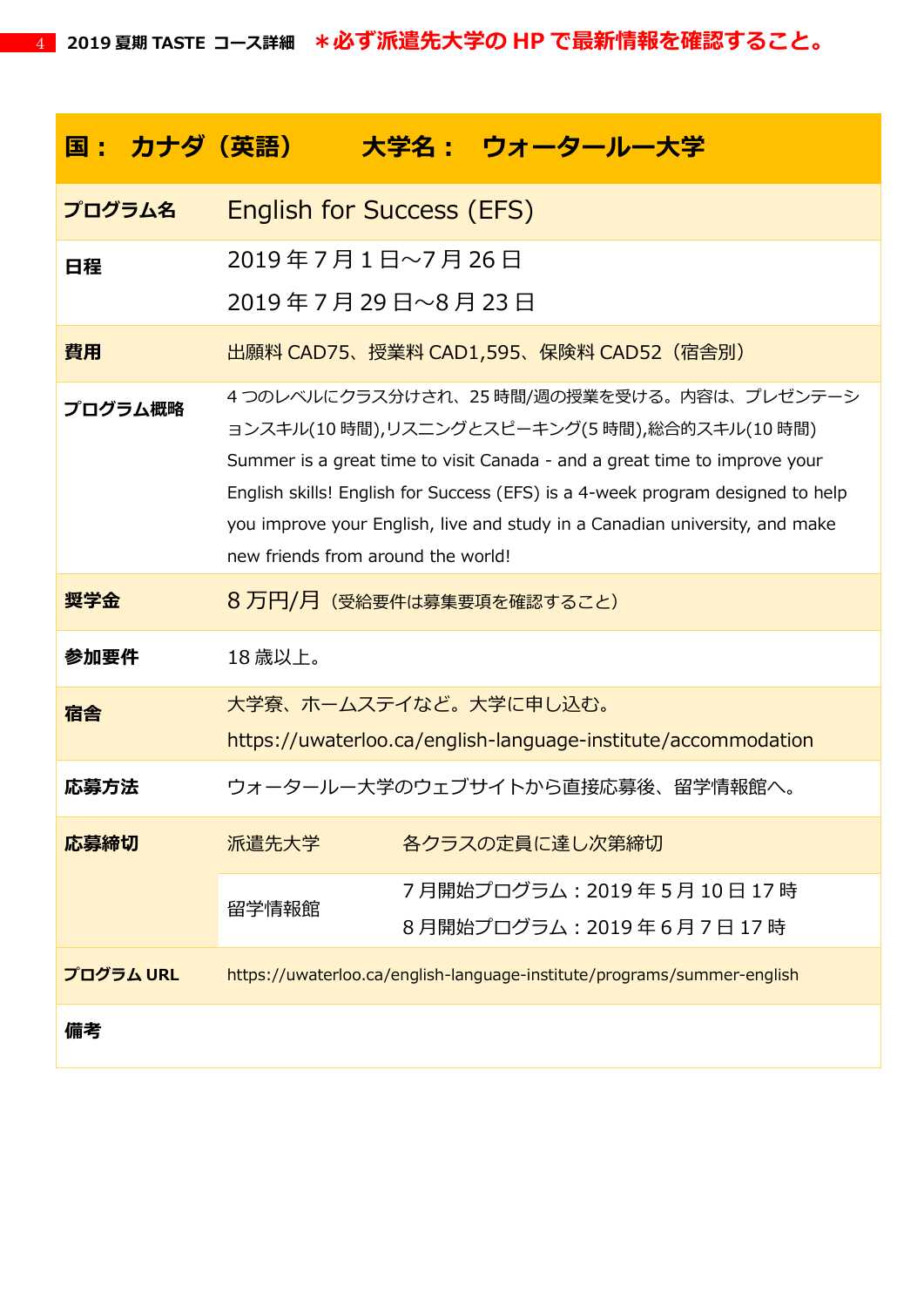| <u> 国 : カナダ(英語) </u> | 大学名: ブリティッシュコロンビア大学                                                                                                                                                                                                                                                                            |  |  |
|----------------------|------------------------------------------------------------------------------------------------------------------------------------------------------------------------------------------------------------------------------------------------------------------------------------------------|--|--|
| プログラム名               | English for Global Citizen (EGC)                                                                                                                                                                                                                                                               |  |  |
| 日程                   | 2019年7月8日~8月2日<br>2019 年 9 月 9 日〜9 月 27 日 (8 月 6 日開始分は満席)                                                                                                                                                                                                                                      |  |  |
| 費用                   | 出願料 CAD150、授業料 CAD2,550 など                                                                                                                                                                                                                                                                     |  |  |
| プログラム概略              | EGC is designed for students who wish to improve their English skills and learn<br>about civil society, global citizenship and sustainability in both a Canadian and a<br>global context. Students will have classes all day from Monday to Thursday, with<br>a half day of classes on Friday. |  |  |
| 奨学金                  | 8 万円/月 (受給要件は募集要項を確認すること)                                                                                                                                                                                                                                                                      |  |  |
| 参加要件                 | 18 歳以上。初級以上の英語能力。                                                                                                                                                                                                                                                                              |  |  |
| 宿舎                   | 大学寮(19 歳以上。 5 月中旬~8 月中旬のみ利用可)、 ホームステイなどを大学に申<br>し込む。URL: https://eli.ubc.ca/accommodation                                                                                                                                                                                                      |  |  |
| 応募方法                 | ブリティッシュコロンビア大学のウェブサイトから直接応募後、留学情報館へ。                                                                                                                                                                                                                                                           |  |  |
| 応募締切                 | 派遣先大学<br>各クラスの定員に達し次第締切                                                                                                                                                                                                                                                                        |  |  |
|                      | 7月開始プログラム: 2019年5月10日17時<br>留学情報館<br>9月開始プログラム: 2019年7月5日17時                                                                                                                                                                                                                                   |  |  |
| プログラム URL            | https://eli.ubc.ca/programs/dates-fees                                                                                                                                                                                                                                                         |  |  |
| 備考                   | あらかじめ依頼しないと成績書が発行されない。出発前にメール等でブリティッシ<br>ュコロンビア大学に依頼すること。                                                                                                                                                                                                                                      |  |  |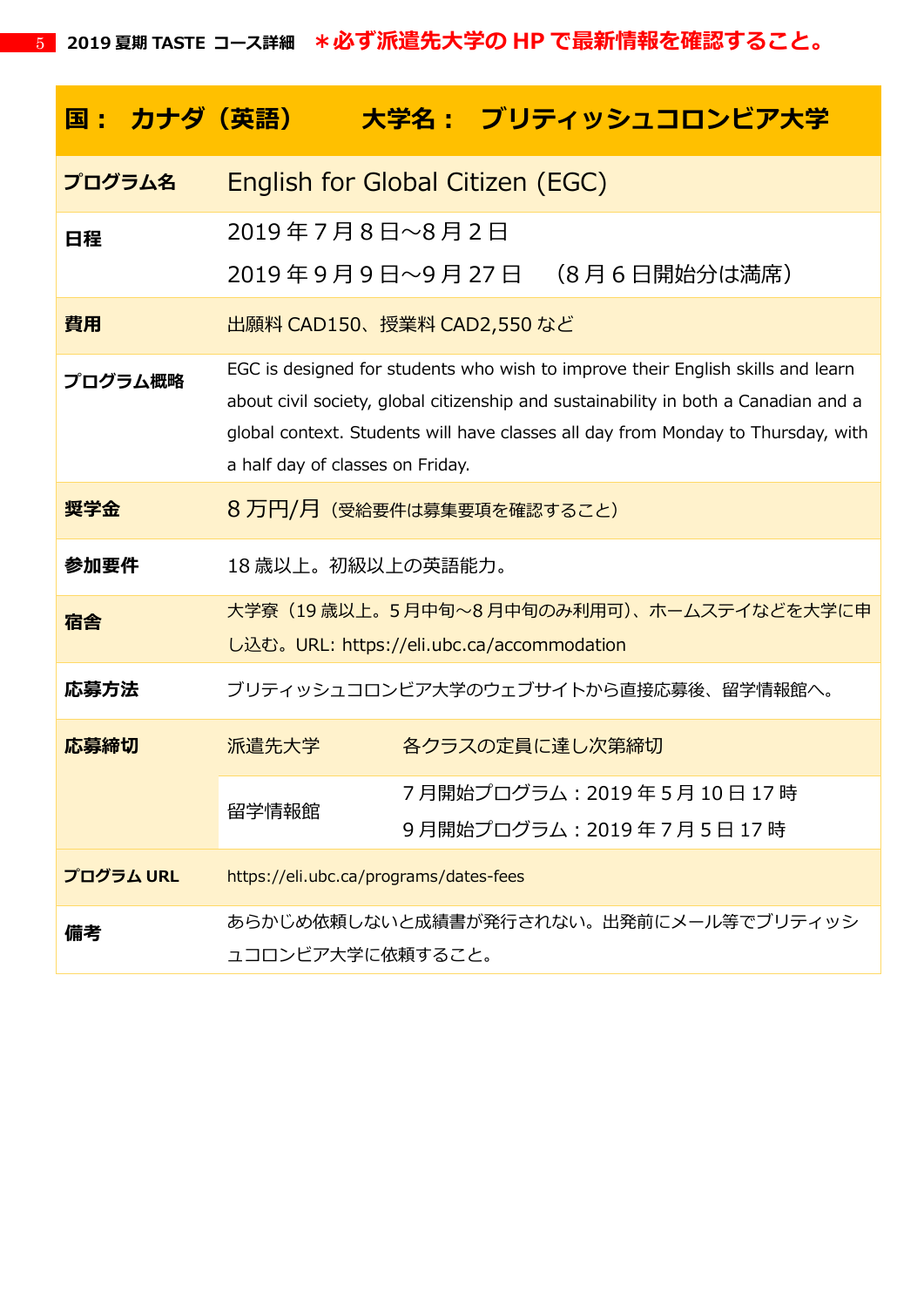|           |                                                         |                 | 国: オーストラリア(英語) 大学名: クィーンズランド大学                         |  |
|-----------|---------------------------------------------------------|-----------------|--------------------------------------------------------|--|
| プログラム名    | English language courses                                |                 |                                                        |  |
| 日程        | 2019年 7 月 15 日~8 月 16 日                                 |                 |                                                        |  |
|           | 2019年8月19日~9月20日                                        |                 |                                                        |  |
| 費用        | 申請料 AUD220, 授業料 AUD2,150, 教材等 AUD100                    |                 |                                                        |  |
|           | ホームステイを申し込む場合は以下の費用を支払う。                                |                 |                                                        |  |
|           |                                                         |                 | Placement Fee: A\$260, Accommodation (5 週間) : A\$1,300 |  |
| プログラム概略   | $\circled{1}$<br>General English                        |                 |                                                        |  |
|           | English for International Business Communication<br>(2) |                 |                                                        |  |
|           | $\circled{3}$<br>English for Academic Purposes          |                 |                                                        |  |
| 奨学金       | 7 万円/月 (受給要件は募集要項を確認すること)                               |                 |                                                        |  |
| 参加要件      | ②③のコースは IELTS 5.0 または TOEFL iBT56 以上相当の英語力が目安。          |                 |                                                        |  |
|           | 語学試験のスコアを提出する必要はないが、現地到着後のレベル分けテスト                      |                 |                                                        |  |
|           |                                                         |                 | で基準に達しない場合は General English のコースを受講する。                 |  |
| 宿舎        |                                                         |                 | ホームステイ、大学寮を大学に申し込むか、大学公認業者に手配を依頼する。                    |  |
|           | https://icte.uq.edu.au/student-life/accommodation       |                 |                                                        |  |
| 応募方法      |                                                         |                 | クィーンズランド大学のウェブサイトから直接応募後、留学情報館へ。                       |  |
| 応募締切      | 派遣先大学                                                   | 各クラスの定員に達し次第締切。 |                                                        |  |
|           | 留学情報館                                                   |                 | 7月開始プログラム:2019 年 5 月 10 日 17 時                         |  |
|           |                                                         |                 | 8月開始プログラム: 2019年6月7日17時                                |  |
| プログラム URL | https://icte.uq.edu.au/study/english-courses            |                 |                                                        |  |
| 備考        | 5 週間のコースであるため、奨学金は2か月分の受給となる。                           |                 |                                                        |  |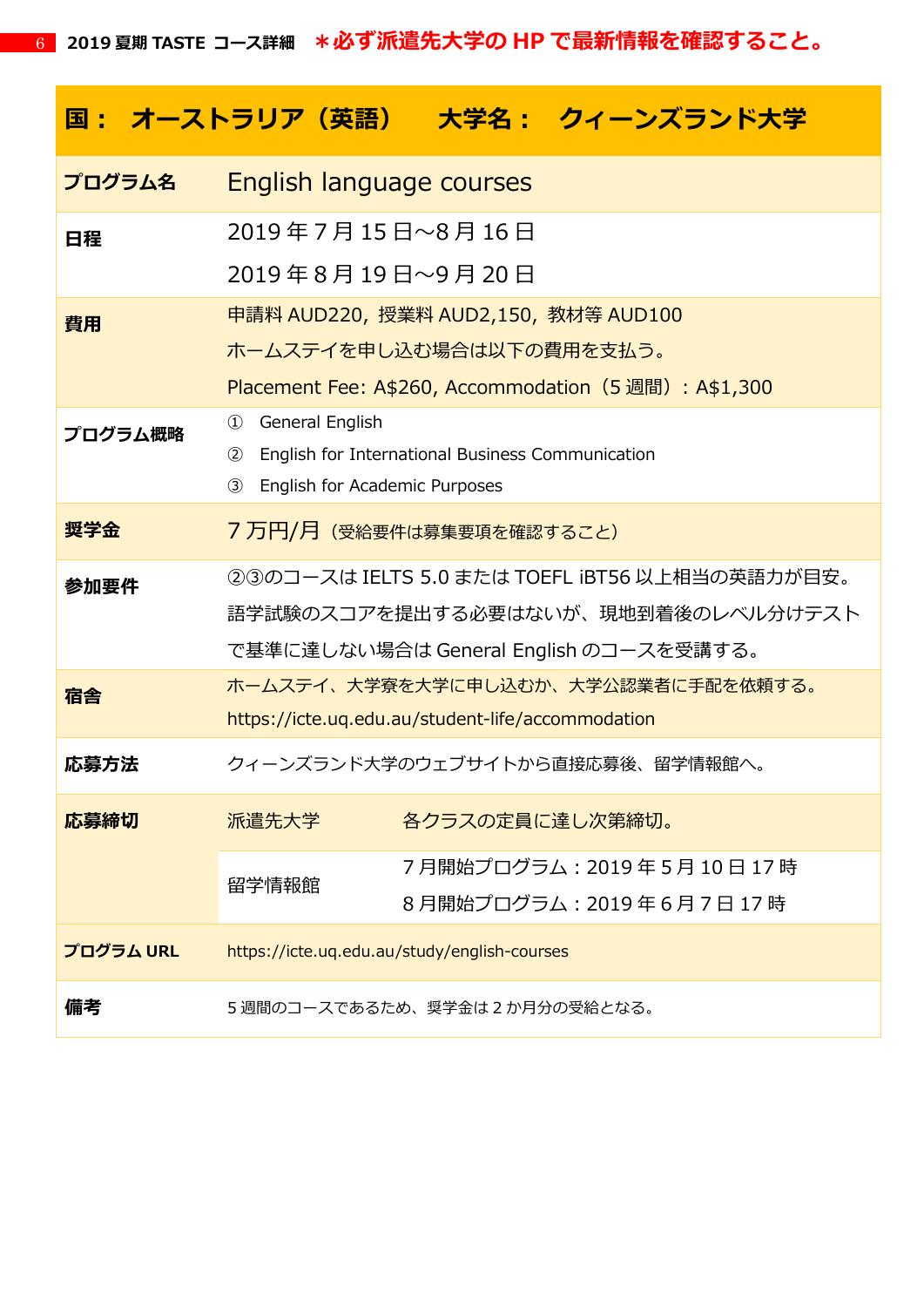# **国: フランス(フランス語) 大学名: ストラスブール大学**

## **プログラム名** Cours Internationaux d'Été Pour Étudiants, au Mois d'aout

## **日程** 2019 年 8 月(日程未定。公表され次第更新予定。)

#### **費用** 未公開。

**プログラム概略** Tous les jours de 9h à 13h sauf le lundi (13h30 à 17h30). L'institut propose en été trois ou quatre niveaux de compétences linguistiques, de Débutant à Confirmé. Des cours de langue française ont lieu tous les matins à l'intention des étudiants. Les séances, d'une durée de 4 h, sont consacrées à l'initiation et au perfectionnement des quatre compétences (compréhension et expression orales et écrites). Les supports d'activité variés permettent aux étudiants une participation active et donc une progression rapide. Un apprentissage en autoformation guidée est offert, faisant appel aux technologies de pointe en audiovisuel et multimédia. Les étudiants des niveaux 1 et 2 se voient proposer des ateliers interactifs spécifiques de prononciation et de phonétique, de conversation et de compréhension à raison de deux après-midis par semaine.

Les étudiants de niveau 3 et 4 participent à des conférences sur la culture et la société françaises : histoire de l'Alsace, littérature, politique européenne, etc.

### **奨学金** 8 万円/月(受給要件は募集要項を確認すること)

| 参加要件      |                                                                                         |
|-----------|-----------------------------------------------------------------------------------------|
| 宿舎        |                                                                                         |
| 応募方法      | ストラスブール大学のウェブサイトから直接応募後、留学情報館へ。                                                         |
| 応募締切      | 派遣先大学                                                                                   |
|           | 8月開始プログラム: 2019年6月7日17時<br>留学情報館                                                        |
| プログラム URL | http://iief.unistra.fr/cours-internationaux-dete/etudiants/                             |
| 備考        | あらかじめ依頼しないと成績書が発行されない。 出発前にメール等でストラスブー<br>ル大学に依頼すること。<br>プログラムウェブサイトに詳細が公開され次第、情報を更新する。 |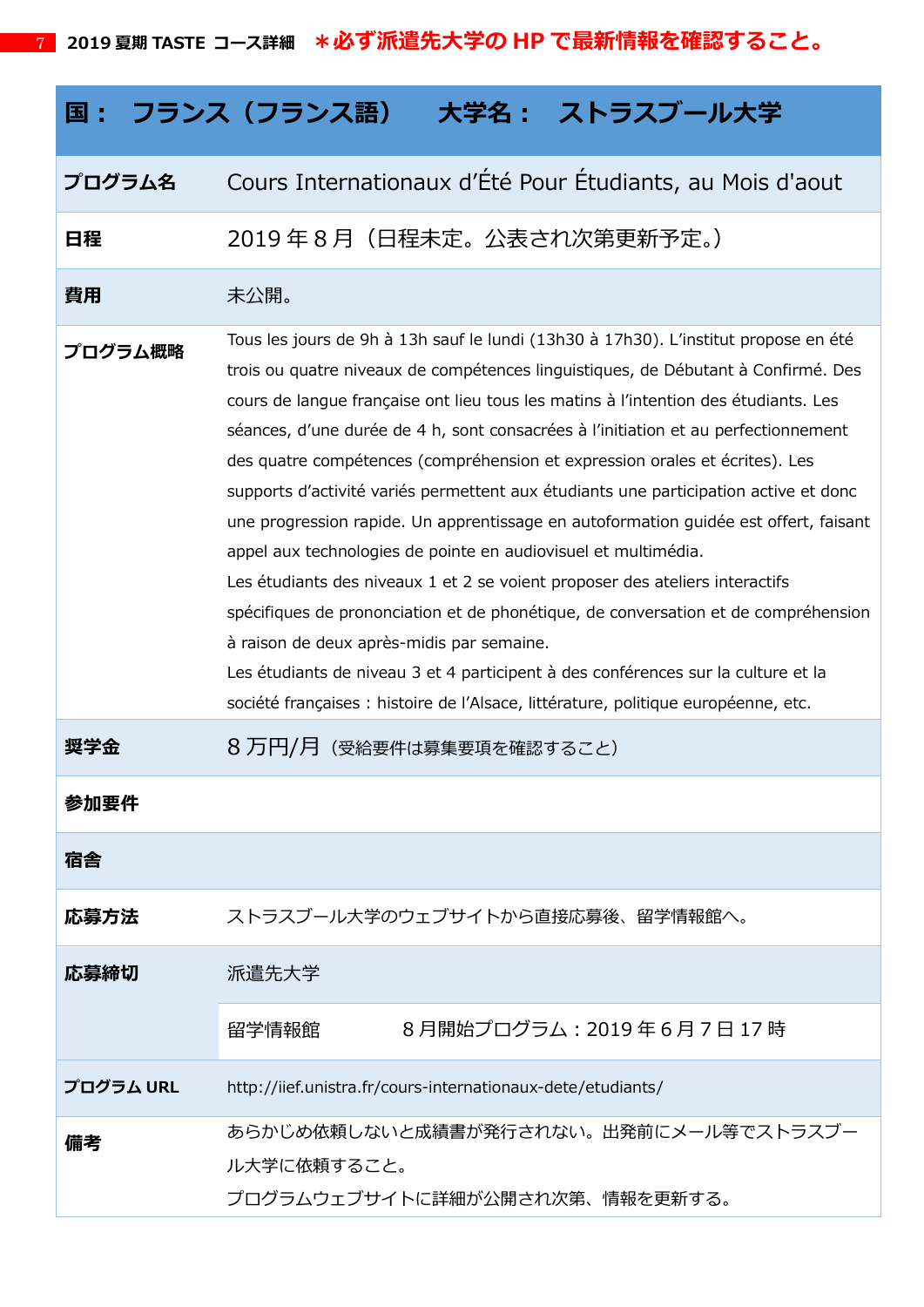|           | 国 : ドイツ(ドイツ語)                                                                                           | 大学名:            | ベルリンエ科大学                                                                                                                                                         |  |
|-----------|---------------------------------------------------------------------------------------------------------|-----------------|------------------------------------------------------------------------------------------------------------------------------------------------------------------|--|
| プログラム名    | TU Berlin Summer School のうち                                                                             |                 |                                                                                                                                                                  |  |
|           | German Language (Term 1), Start German (Term 2)                                                         |                 |                                                                                                                                                                  |  |
| 日程        | German Language: 2019年6月10日~7月5日                                                                        |                 |                                                                                                                                                                  |  |
|           | Start German: 2019年7月8日~7月19日                                                                           |                 |                                                                                                                                                                  |  |
| 費用        | 授業料: German Language: EUR950, Start German: EUR610                                                      |                 |                                                                                                                                                                  |  |
|           |                                                                                                         |                 | (含:授業料、教材費、イベント参加費、市内交通、学内 Wi-Fi 等)                                                                                                                              |  |
|           | <b>Registration fee: EUR60</b>                                                                          |                 |                                                                                                                                                                  |  |
| プログラム概略   |                                                                                                         |                 | Join students from 60 countries around the world and take part in our unique,<br>hands-on academic program at the TU Berlin. We offer courses in both summer and |  |
|           |                                                                                                         |                 | winter of 2 to 12 weeks. Classes are taught in English and participants can earn                                                                                 |  |
|           | European Credit Points (ECTS) for their studies.                                                        |                 |                                                                                                                                                                  |  |
| 奨学金       | 8 万円/月 (受給要件は募集要項を確認すること)                                                                               |                 |                                                                                                                                                                  |  |
| 参加要件      |                                                                                                         |                 | 少なくとも 1 年以上大学に在籍していること。 英語中上級レベル(B2)以上。                                                                                                                          |  |
|           | その他、各コースの定める要件を満たしていること。                                                                                |                 |                                                                                                                                                                  |  |
| 宿舎        | 以下のサイトに宿舎の情報があるので各自で手配すること。                                                                             |                 |                                                                                                                                                                  |  |
|           |                                                                                                         |                 | https://www.tu-berlin.de/menue/summer_university/accommodation/                                                                                                  |  |
| 応募方法      | ベルリン工科大学のウェブサイトから直接応募後、留学情報館へ。                                                                          |                 |                                                                                                                                                                  |  |
| 応募締切      | 派遣先大学                                                                                                   | 各クラスの定員に達し次第締切。 |                                                                                                                                                                  |  |
|           | 留学情報館                                                                                                   |                 | 6月開始プログラム: 2019年4月10日17時                                                                                                                                         |  |
|           |                                                                                                         |                 | 7月開始プログラム:2019 年 5 月 10 日 17 時                                                                                                                                   |  |
| プログラム URL | https://www.summer-university.tu-berlin.de/                                                             |                 |                                                                                                                                                                  |  |
| 備考        | Term 2 (Start German)は、Term 1 か Term 3 と合わせて受講する。参加を希望する者                                               |                 |                                                                                                                                                                  |  |
|           | は、Term 1/Term 3 のコースと一緒に申し込むこと。Term 1 の German Language 以外<br>のコースは協定校サマープログラムの対象となっているため、協定校サマープログラム参加 |                 |                                                                                                                                                                  |  |
|           | のための申請書も留学情報館に提出すること。(募集要項:                                                                             |                 |                                                                                                                                                                  |  |
|           |                                                                                                         |                 | https://www.titech.ac.jp/enrolled/abroad/programs/season.html#agreement)                                                                                         |  |
|           | 奨学金は合計のプログラム日数に対して支払われる。                                                                                |                 |                                                                                                                                                                  |  |
|           | プログラム開始3か月前よりキャンセル料が発生する。                                                                               |                 |                                                                                                                                                                  |  |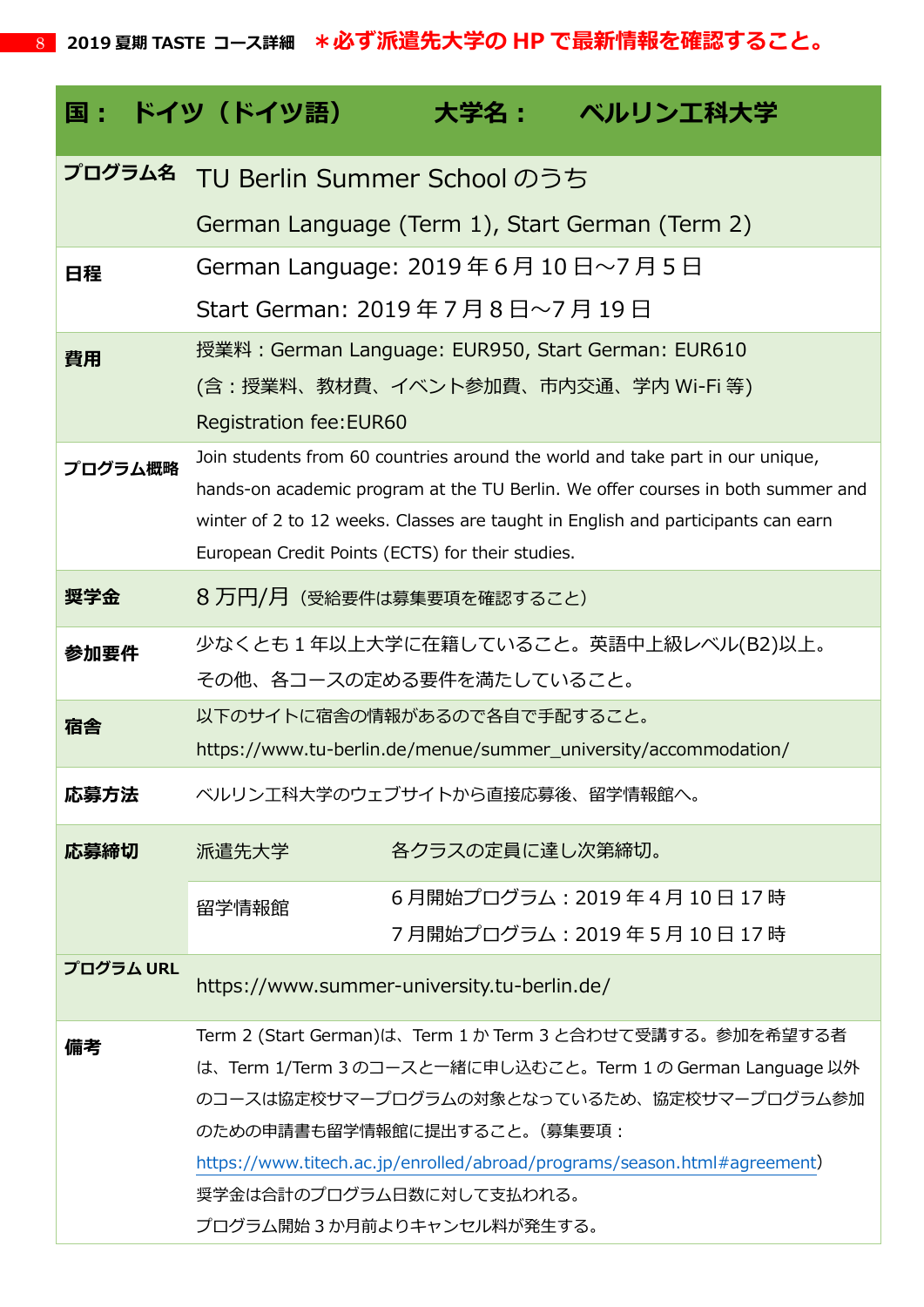| 国: ドイツ(ドイツ語) | 大学名: ハノーバー大学                                                                                                                                                                                                                                                                                                                                                                                                                                                                                                                          |  |  |  |
|--------------|---------------------------------------------------------------------------------------------------------------------------------------------------------------------------------------------------------------------------------------------------------------------------------------------------------------------------------------------------------------------------------------------------------------------------------------------------------------------------------------------------------------------------------------|--|--|--|
| プログラム名       | Summer Academy -                                                                                                                                                                                                                                                                                                                                                                                                                                                                                                                      |  |  |  |
|              | German Language Classes in Summer                                                                                                                                                                                                                                                                                                                                                                                                                                                                                                     |  |  |  |
| 日程           | $2019 \n\pm 7$ 月 4 日~7 月 30 日 (German language level B1 and higher)<br>Intensive German Course for Intermediate Students (B1 and B2)<br>$2019 \n\mathrel{\mathsf{4}} 8 \n\mathrel{\mathsf{4}} 5 \n\mathrel{\mathsf{4}} \sim 8 \n\mathrel{\mathsf{4}} 29 \n\mathrel{\mathsf{4}}$ (German language level A2 and higher)<br>Intensive Course: German for Beginners (only A2)<br>Intensive German Course for Intermediate Students (B1 and B2)<br>$\bullet$<br>Studying in Germany, Exam Preparation for DSH und TestDaF (C1 以上を強く推<br>奨) |  |  |  |
| 費用           | 授業料: EUR595, 宿舎: EUR260 クレジットカード不可。申請後に送付さ<br>れる請求書に示された口座に外国送金する。7月コースと8月コースを連続<br>して受講する者は授業料 EUR100 の割引が適用される。                                                                                                                                                                                                                                                                                                                                                                                                                     |  |  |  |
| プログラム概略      | Come to Hannover, the place where German is spoken as it is written. Because of<br>this, the German spoken by the people in the city and area around Hannover is the<br>considered the purest form of German. "Hochdeutsch" or "high-German" has little to<br>no dialect. In addition to the German class, we will provide a large activity and<br>cultural program in order to show you around in Hannover and its surroundings and<br>to get to know some parts of German everyday life.                                            |  |  |  |
| 继字金          | ①ハノーバー大学より EUR400/月(本学より 2 名)<br>②8 万円/月 (受給要件は募集要項を確認すること)①と併給可能。                                                                                                                                                                                                                                                                                                                                                                                                                                                                    |  |  |  |
| 参加要件         | GPA 2.75 以上。計算方法は以下のとおり。<br>The GPA 2.75 refers to the US system of grading which translates to a $C+$ on a<br>scale of A-F or 75% of 100%<br>各コースに定められたドイツ語要件を満たすこと。                                                                                                                                                                                                                                                                                                                                                                 |  |  |  |
| 宿舎           | 派遣先大学に寮を申し込む。https://www.uni-hannover.de/en/studium/im-<br>studium/international/incoming/kurzzeitprogramme/sommerakademie/unterkunft-<br>und-verpflegung/#c22662                                                                                                                                                                                                                                                                                                                                                                     |  |  |  |
| 応募方法         | 留学情報館へ応募し、書類選考後、派遣先大学のウェブサイトから申請する。                                                                                                                                                                                                                                                                                                                                                                                                                                                                                                   |  |  |  |
| 応募締切         | 2019年6月1日<br>派遣先大学                                                                                                                                                                                                                                                                                                                                                                                                                                                                                                                    |  |  |  |
|              | 2019年5月10日17時<br>留学情報館                                                                                                                                                                                                                                                                                                                                                                                                                                                                                                                |  |  |  |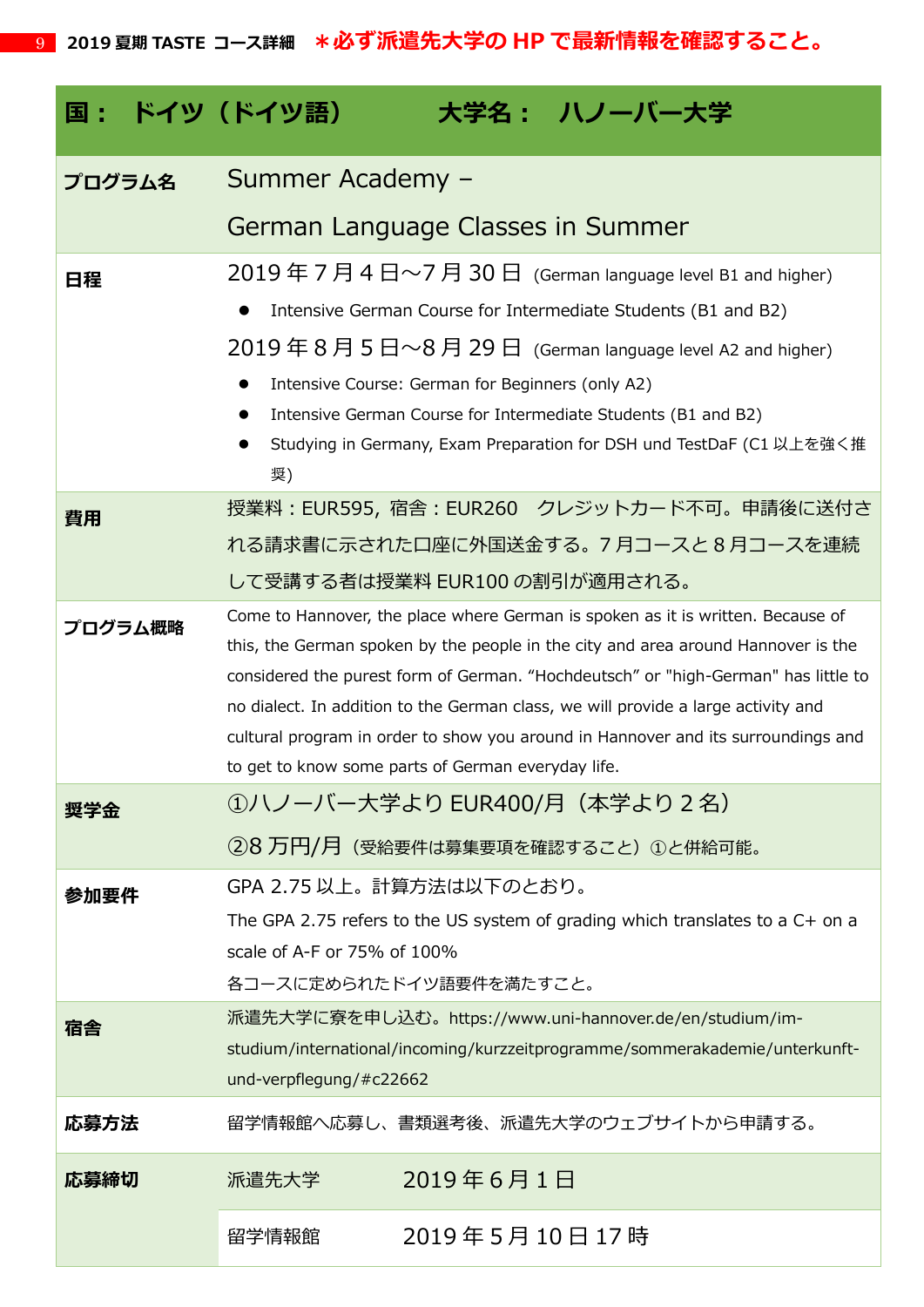| プログラム URL | https://www.uni-hannover.de/en/studium/im-                       |
|-----------|------------------------------------------------------------------|
|           | studium/international/incoming/kurzzeitprogramme/sommerakademie/ |
| 備考        | 7月のコースと8月の「B1 and B2」コースは同じ内容。                                   |
|           | 初日のレベル分けテストで各コース3つ程度のレベルに分けられる。                                  |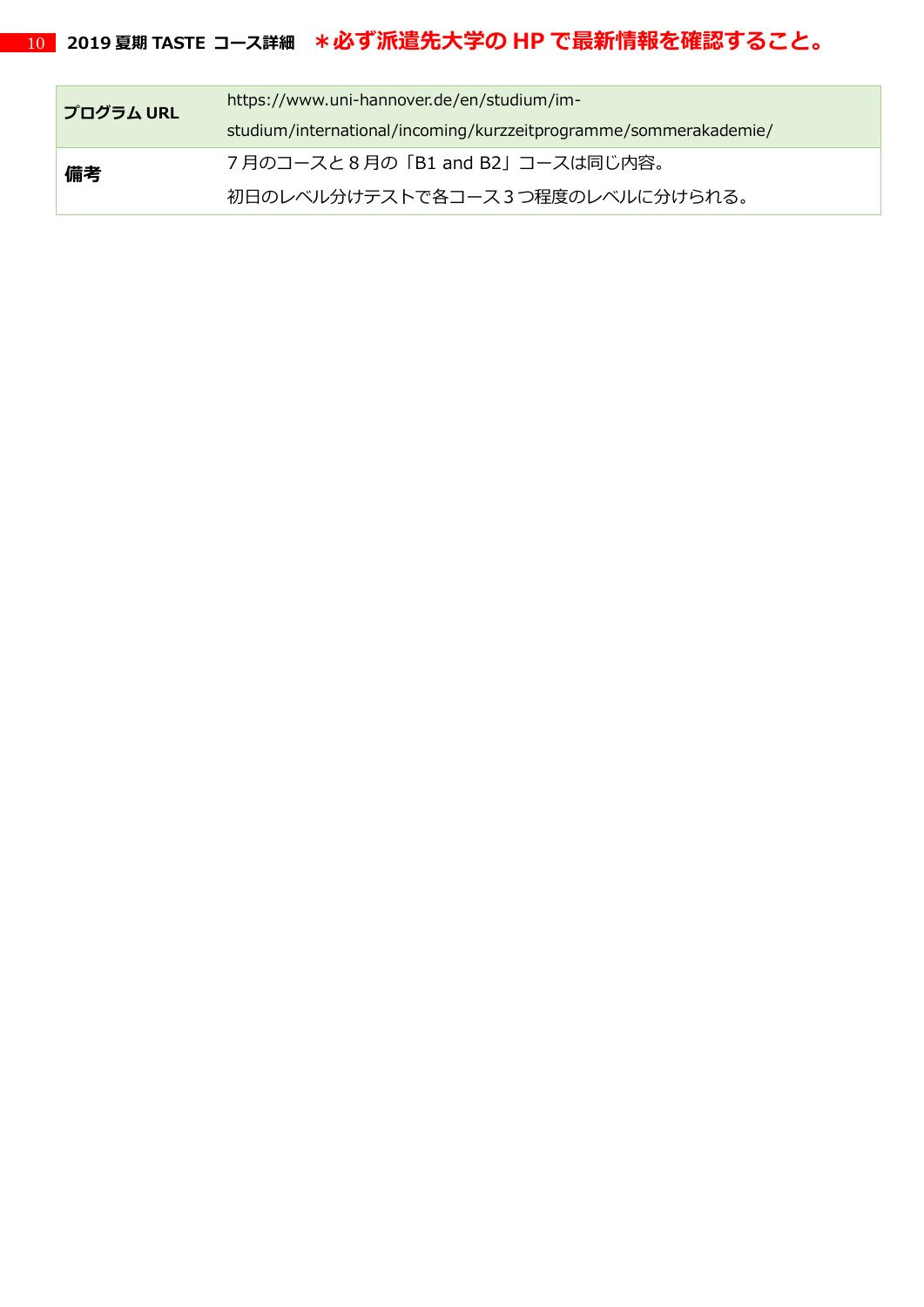| 国:        | ドイツ(ドイツ語)                                            |              | 大学名: シュツッツガルト大学                                                                                                                                                                                                                                                                                                                                                                                                           |
|-----------|------------------------------------------------------|--------------|---------------------------------------------------------------------------------------------------------------------------------------------------------------------------------------------------------------------------------------------------------------------------------------------------------------------------------------------------------------------------------------------------------------------------|
| プログラム名    | <b>Summer University</b>                             |              |                                                                                                                                                                                                                                                                                                                                                                                                                           |
| 日程        | 2019年5月20日~6月27日                                     |              |                                                                                                                                                                                                                                                                                                                                                                                                                           |
| 費用        | ールドトリップ) ※推薦がない場合は EUR1,800                          |              | EUR 1,150(本学の推薦を受けた場合。含:授業料、宿舎、市内交通、フィ                                                                                                                                                                                                                                                                                                                                                                                    |
| プログラム概略   | Cross-Cultural Communication, International Business |              | The German courses run five days a week (Monday - Friday). You are expected<br>to attend all classes! During the six week period, the total number of lessons in<br>any German language course is 90. In addition to the German language course,<br>you will have the chance of taking a subject course in one of the following areas<br>(all taught in English): 20th Century Architecture, Art History: European Focus, |
| 奨学金       | 8 万円/月 (受給要件は募集要項を確認すること)                            |              |                                                                                                                                                                                                                                                                                                                                                                                                                           |
| 参加要件      | 学士課程 2 年生以上。GPA 2.75 以上。募集人数 2 名。                    |              |                                                                                                                                                                                                                                                                                                                                                                                                                           |
| 宿舎        | シュツッツガルト大学がホームステイを手配。                                |              |                                                                                                                                                                                                                                                                                                                                                                                                                           |
| 応募方法      | 留学情報館へ応募。                                            |              |                                                                                                                                                                                                                                                                                                                                                                                                                           |
| 応募締切      | 派遣先大学                                                |              | 本学の推薦決定後、2019 年 3 月 1 日までに申請書をメール<br>添付で送ること。申請書には本学プログラム担当者の署名が<br>必要。学内選考の結果が判明するのは2月中旬となるため、<br>あらかじめ必要な書類を用意しておくこと。                                                                                                                                                                                                                                                                                                   |
|           | 留学情報館                                                | 2019年2月8日17時 |                                                                                                                                                                                                                                                                                                                                                                                                                           |
| プログラム URL | university/                                          |              | https://www.uni-stuttgart.de/en/study/international/short-term/summer-                                                                                                                                                                                                                                                                                                                                                    |
| 備考        | 応募者は本学の面接を受けること。                                     |              | 日程:2019年2月13日10時~11時頃(時間・場所は留学情報館に確認する)<br>申請後にキャンセルすると EUR100 のキャンセル料が発生する。                                                                                                                                                                                                                                                                                                                                              |